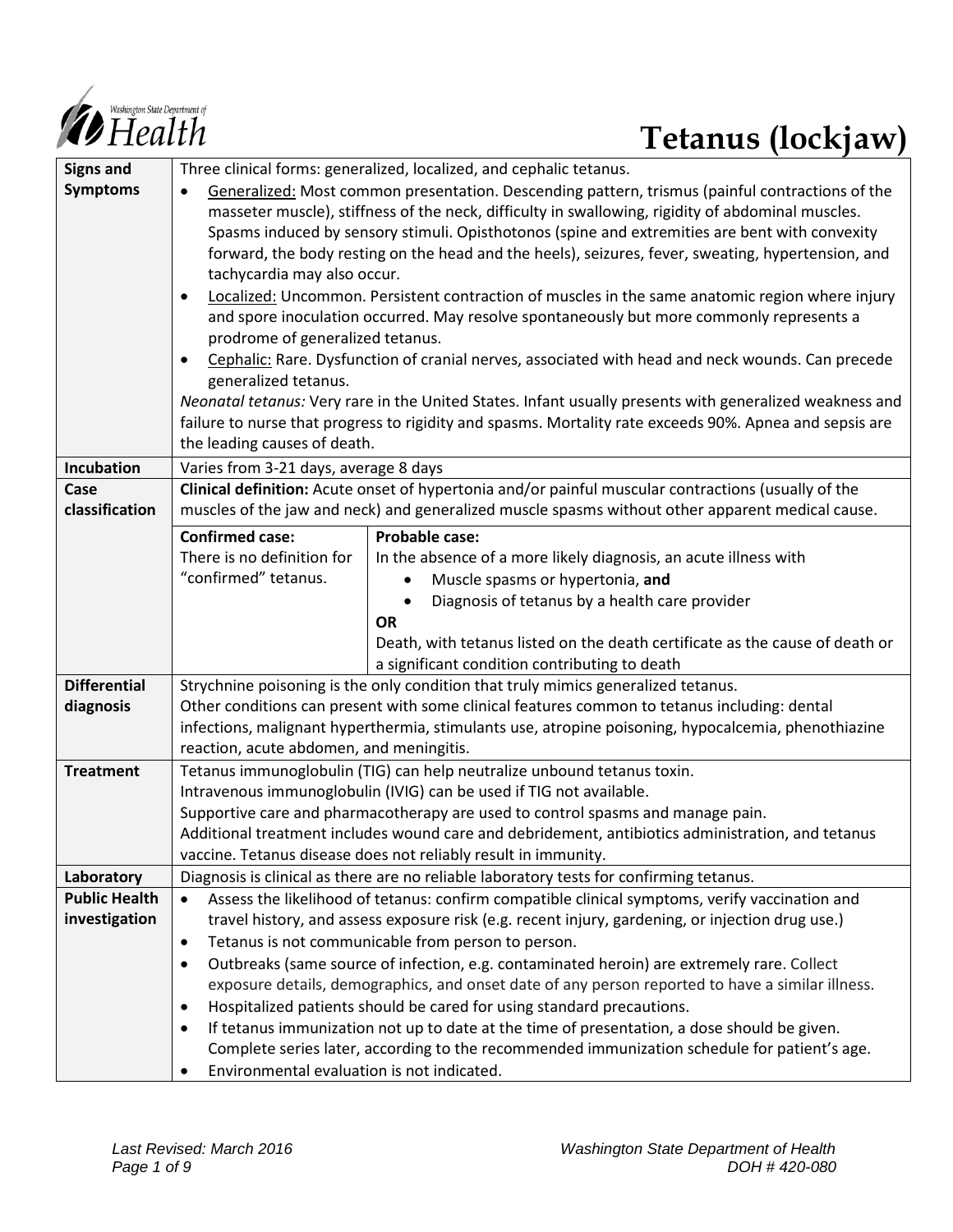# **Tetanus**

# **1. DISEASE REPORTING**

#### **A. Purpose of Reporting and Surveillance**

- 1. To assist in the diagnosis of possible cases and facilitate prompt administration of tetanus immune globulin (TIG).
- 2. To identify groups at risk for tetanus (e.g. under-immunized persons, those with an occupational risk, with certain medical conditions, or who inject non-prescription drugs) in order to focus prevention efforts.

#### **B. Legal Reporting Requirements**

- 1. Health care providers: notifiable to local health jurisdiction within 3 business days.
- 2. Health care facilities: notifiable to local health jurisdiction within 3 business days.
- 3. Laboratories: no requirements for reporting.
- 4. Local health jurisdictions: notifiable to the Washington State Department of Health (DOH) Office of Communicable Disease Epidemiology (CDE) within 7 days of case investigation completion or summary information required within 21 days.

#### **C. Local Health Jurisdiction Investigation Responsibilities**

- 1. Begin the investigation within 3 business days.
- 2. Report all *probable* cases (see definition below) to CDE. Complete the tetanus report form (available at [https://www.doh.wa.gov/Portals/1/Documents/5100/210-061-](https://www.doh.wa.gov/Portals/1/Documents/5100/210-061-ReportForm-Tetanus.pdf) [ReportForm-Tetanus.pdf\)](https://www.doh.wa.gov/Portals/1/Documents/5100/210-061-ReportForm-Tetanus.pdf) and enter the data into the Washington Disease Reporting System (WDRS).

# **2. THE DISEASE AND ITS EPIDEMIOLOGY**

#### **A. Etiologic Agent**

Tetanus is caused by a neurotoxin produced by *Clostridium tetani,* a gram-positive, spore-forming bacillus*. C. tetani* are obligate anaerobic bacteria: bacterial growth and spore germination can occur only under anaerobic conditions, such as those found in damaged tissue. Tetanus spores are extremely stable and able to survive under a wide range of environmental conditions, including boiling, and can retain the ability to germinate and cause disease indefinitely. Tetanus toxin is produced as the bacteria multiply, and disseminates via the blood and lymphatic systems.

# **B. Description of Illness**

Tetanus is an acute neurological disease caused by tetanus toxin. Three different clinical forms have been described:

**Generalized tetanus** - About 80% of total tetanus cases present as generalized tetanus. Symptoms include rigidity and painful spasms of skeletal muscles. Generalized tetanus usually presents with a descending pattern. The initial muscles affected are often in the jaw and neck leading to the common name for the disease: "lockjaw". Trismus (painful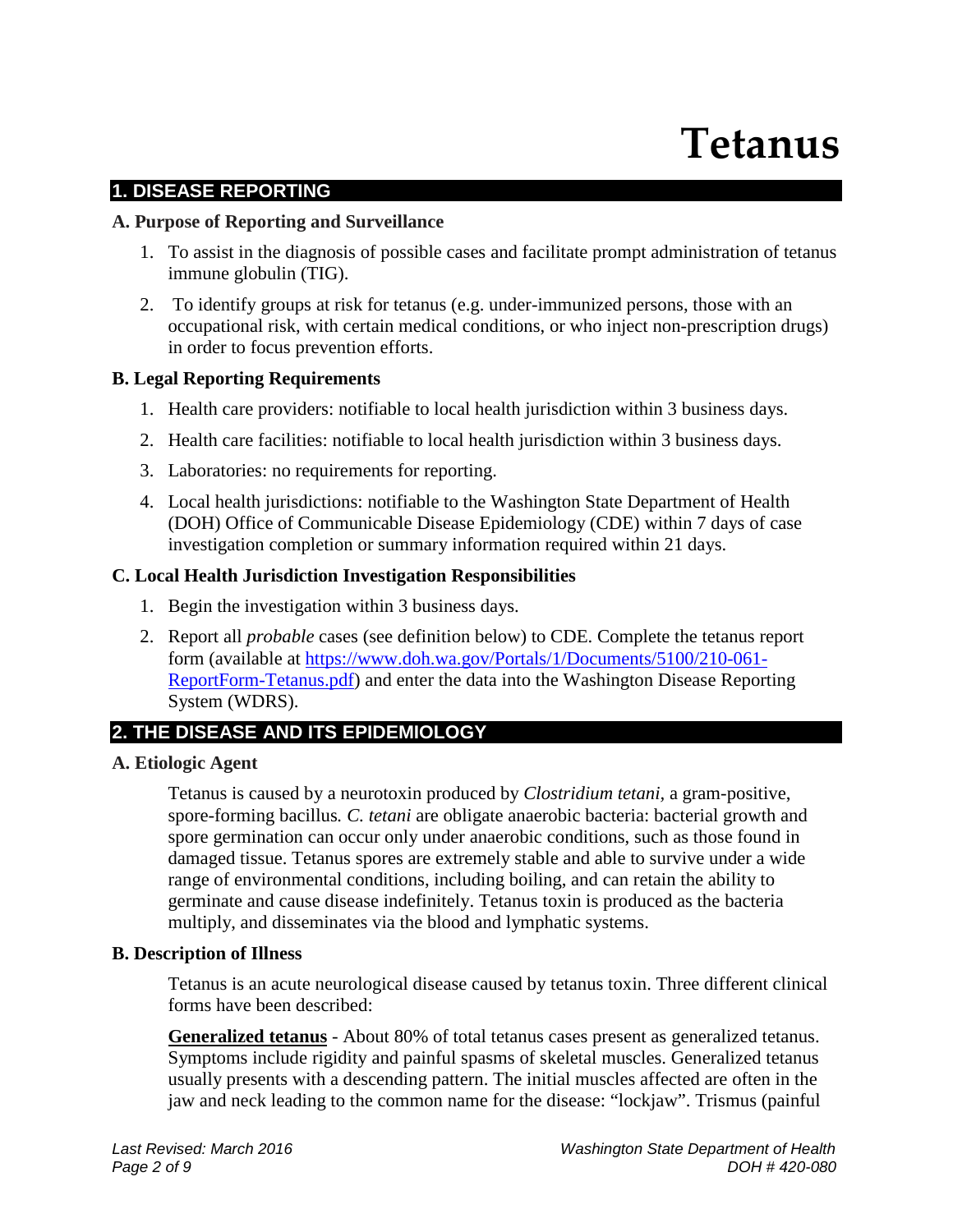contractions of the masseter muscle) and risus sardonicus (a characteristic grinning appearance caused by fixed contraction of the facial muscles) are common clinical features. Stiffness of the neck, difficulty in swallowing, and rigidity of abdominal muscles can follow the initial presentation. Spasms are painful and can be triggered by sensory stimuli. Seizures, hyperthermia, sweating, hypertension, and tachycardia may also occur.

Opisthotonos, an extreme hyperextension of the spine with the head and heels bent backwards, may occur in severe generalized tetanus.

Gowers provided the quintessential description of generalized tetanus in 1888:

*Tetanus is a disease of the nervous system characterized by persistent tonic spasm, with violent brief exacerbations. The spasm almost always commences in the muscles of the neck and jaw, causing closure of the jaws (trismus, lockjaw), and involves the muscles of the trunk more than those of the limbs. It is always acute in onset, and a very large proportion of those affected die.\**

\*Gowers WR. *A Manual of Diseases of the Nervous System*. Philadelphia: Blackiston & Son; 1888.

Complications of generalized tetanus include fractures, difficulty breathing (due to spasms of the respiratory muscles), abnormal heart rhythms and aspiration pneumonia. Nosocomial infections may occur when prolonged hospitalization is required. Case fatality rate for tetanus varies widely among reports. CDC surveillance data shows a 13% case fatality rate in the United States between 2001 and 2008\*\*.

\*\*CDC. Tetanus surveillance---United States, 2001--2008. MMWR 2011; 60(12);365-369.

**Localized tetanus** - This is a less common form of tetanus. It manifests as muscle spasms but is confined to the region where injury and spore inoculation occurred. This form of tetanus may resolve spontaneously but more commonly represents a prodrome of generalized tetanus.

**Cephalic tetanus** - This type of tetanus is rare and presents as a dysfunction of cranial nerves. It is usually associated with wounds to the head or neck, but can also occur when *C. tetani* is present in the middle ear of acute otitis cases. Cephalic tetanus can also progress to generalized tetanus.

In addition, neonatal tetanus is seen in developing countries and occurs when the mother is not immune. Infants receive no passive immunity and therefore are unprotected. Neonatal tetanus causes significant mortality in some developing countries when infants born to unimmunized women develop tetanus following contamination of the umbilical stump. In newborns, tetanus usually presents with generalized weakness and failure to nurse that progresses to rigidity and spasms. The mortality rate for neonatal tetanus exceeds 90%, with apnea and sepsis being the leading causes of death. Only two cases of neonatal tetanus have been reported in the United States since 1989, both in infants born to unimmunized mothers.

**Differential diagnoses**: Strychnine poisoning is the only condition that truly mimics generalized tetanus. Other conditions that can present with some clinical features common to tetanus include: dental infections (trismus), malignant hyperthermia (hyperthermia and generalized muscle spasms), stimulant use (trismus, tremor, seizures,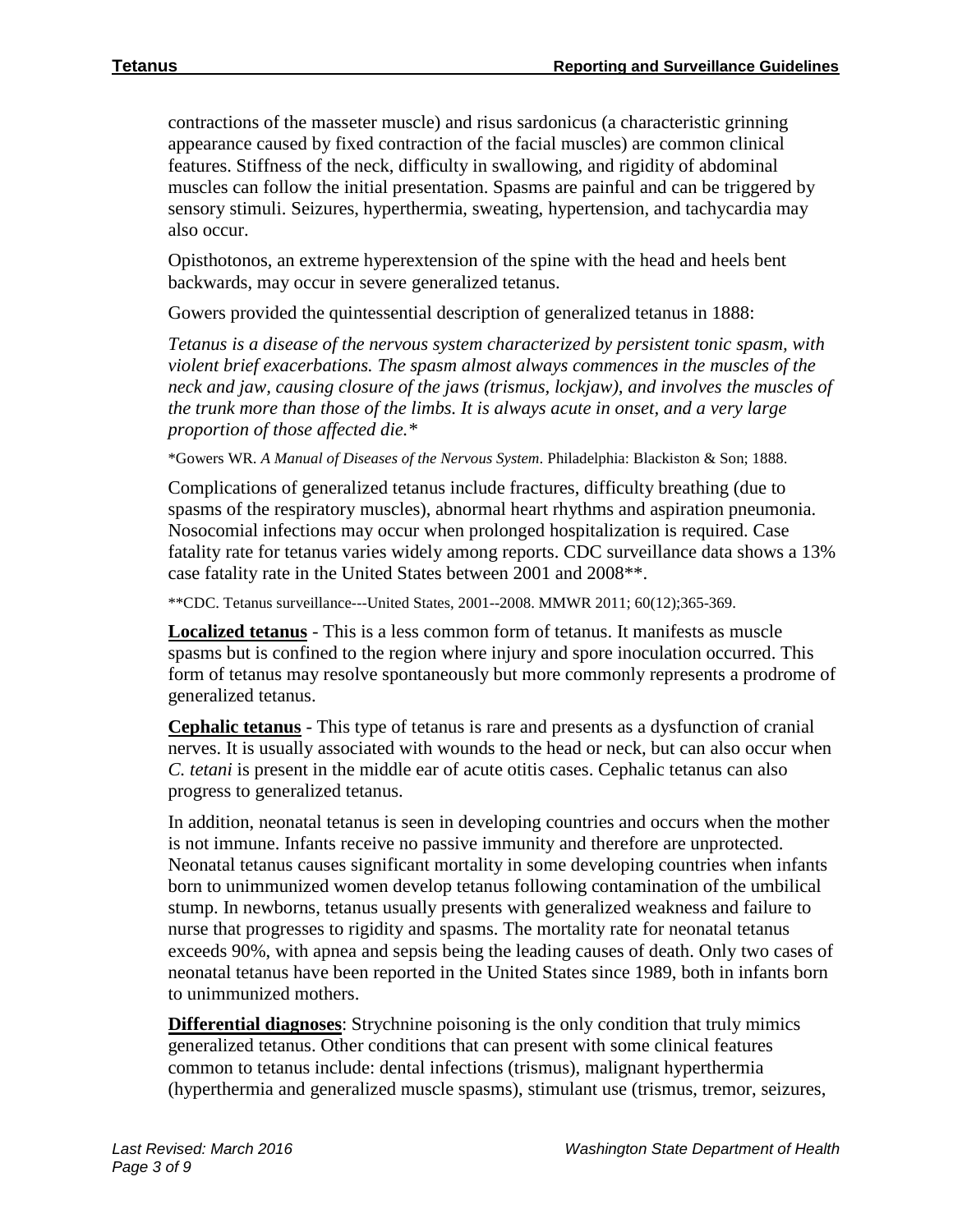tachycardia, and hyperthermia), atropine poisoning (trismus, tremor, tachycardia, and hyperthermia), hypocalcemia (trismus and muscle spasms), phenothiazine reaction (trismus and generalized muscle spasms), acute abdomen (trismus and abdominal muscle spasms and rigidity), and meningitis (hyperthermia, trismus, and muscle spasms).

# **C. Tetanus in Washington**

Five cases of tetanus have been reported in Washington State since 2005, most in older adults. This is consistent with national data that shows approximately 50% of cases are 50 years of age and older† .

† Centers for Disease Control and Prevention. Epidemiology and Prevention of Vaccine-Preventable Diseases. Hamborsky J, Kroger A, Wolfe S, eds. 13th ed. Washington D.C. Public Health Foundation, 2015.

| Year | <b>Sex</b> | Age                         | <b>Vaccination status</b> | <b>Type of exposure</b>              | <b>Death</b>   |
|------|------------|-----------------------------|---------------------------|--------------------------------------|----------------|
| 2005 | Male       | 61                          | Not up to date            | Puncture in arm/ garden              | N <sub>0</sub> |
| 2012 | Male       | 72                          | Unknown                   | Puncture in leg/ garden              | N <sub>0</sub> |
| 2014 | Female     | 65                          | Up to date                | Dog bite in upper extremity          | N <sub>0</sub> |
| 2014 | Female     | 85                          | Up to date                | Abrasion in upper extremity/ garden  | Yes            |
| 2014 | Female     | $\mathcal{D}_{\mathcal{A}}$ | Unimmunized               | No clear risk/recent scratch to face | N <sub>0</sub> |

**Table 1. Tetanus cases in Washington State 2005-2015**

Prior to this, the most recent case of tetanus in Washington was reported in 2000.

# **D. Reservoir**

Tetanus occurs worldwide and it is more common in warmer climates. Tetanus spores are ubiquitous in the environment, are found in soil, and are normal and harmless inhabitants in the intestines and feces of many animals. Heroin may become contaminated with tetanus spores.

# **E. Modes of Transmission**

Growth of the organism occurs in anaerobic devitalized tissue making contaminated wounds a risk. Predisposing wound types include punctures, lacerations, abrasions, bites, burns, and damage to soft tissue caused by recent delivery or abortion. The injury may be minor and sometimes (up to 20%) not apparent upon medical examination. Injection drug use has also been associated with tetanus.

Tetanus in the United States tends to occur among un-immunized or under-immunized older persons and often follow injuries incurred during outdoor activities such as working in gardens or on farms. Unsanitary birth conditions can result in contamination of the umbilical stump and neonatal tetanus in infants born to unimmunized mothers.

# **F. Incubation Period**

3 to 21 days. Most cases occur within 8 days. More severe disease and a higher mortality rate have been associated with shorter incubation periods.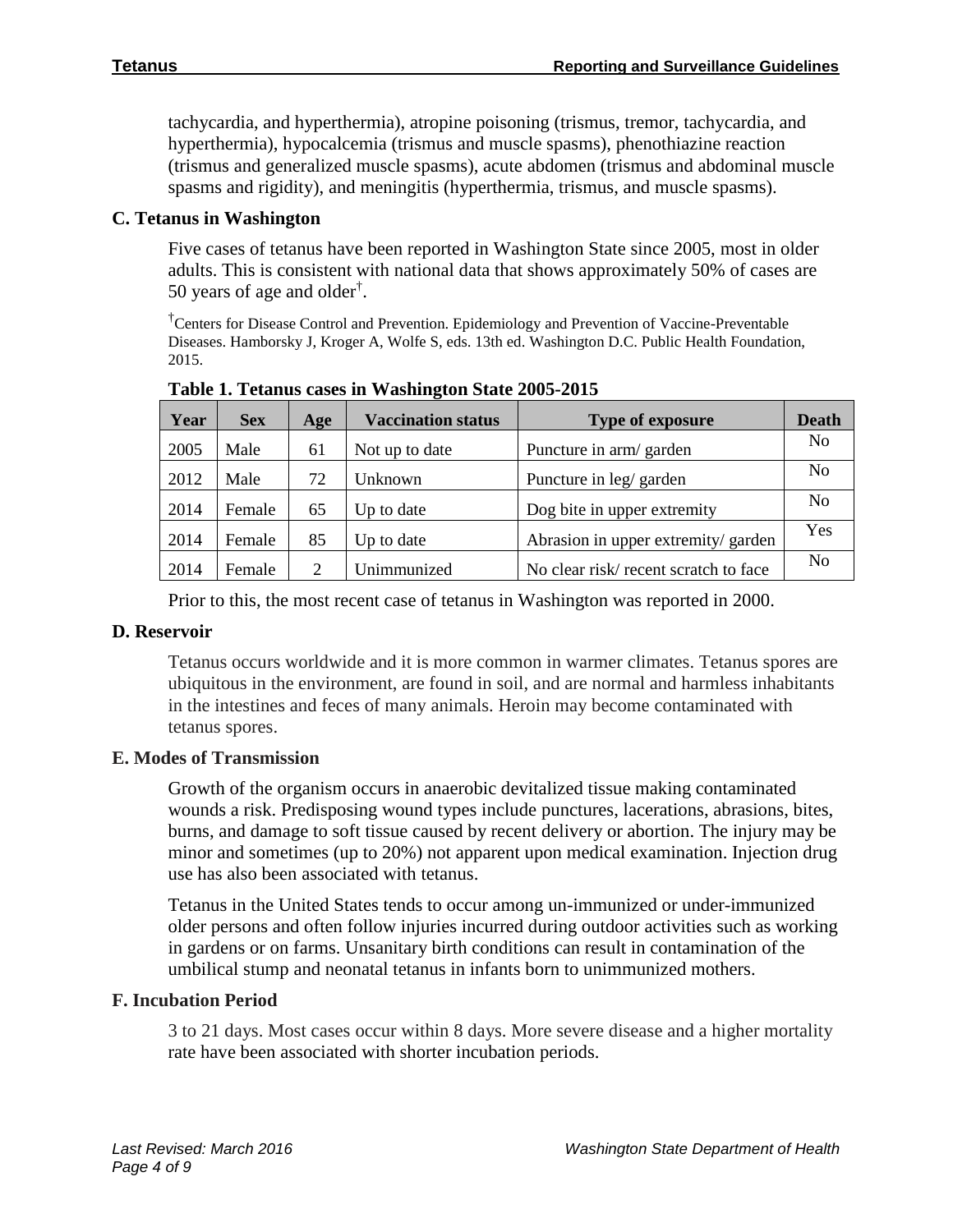# **G. Period of Communicability**

Tetanus is not communicable person to person.

# **H. Treatment**

Treatment of generalized tetanus is based on four key principles: a) sedation and paralysis to control the progressive spasms and autonomic dysfunction and to avoid exhaustion; b) surgical debridement and antibiotic treatment for the source of infection; c) neutralization of the circulating toxin; and c) supportive care in an ICU.\*

\*Rodrigo C, Fernando D, Rajapakse S. Pharmacological management of tetanus: an evidence-based review. Critical Care. 2014;18(2):217. doi:10.1186/cc13797. <https://www.ncbi.nlm.nih.gov/pmc/articles/PMC4057067/>

Passive immunization with human tetanus immune globulin (TIG) shortens the course of tetanus and may lessen the severity. TIG is administered intramuscularly with part of the dose infiltrated around the wound if one can be detected. TIG is available in most hospitals in Washington. If TIG is not available, intravenous immune globulin (IVIG) can be considered.

For detailed information and a complete management protocol of generalized tetanus, see:

Bleck TP, Hodowanec A. Chapter 246: *Clostridium tetani* (Tetanus). In: Mandell GL, Bennett JE, Dolin R, eds. Mandell, Douglas, and Bennett's Principles of Practice of Infectious Diseases Eigth Edition. Philadelphia: Elsevier Churchill Livingstone; 2015.

#### **I. Immunity**

If tetanus immunization is not up to date at the time of wound treatment, a dose of tetanus-containing vaccine should be given, and the series should be completed later according to the recommended schedule for the patient's age. With a subsequent exposure, tetanus could reoccur if the patient does not receive tetanus vaccine, because the amount of toxin produced by the disease is inadequate to induce immunity.

Vaccination with tetanus toxoid provides active immunity which lasts for at least 10 years after full immunization. Though protection is incomplete after the first vaccine dose, protective concentrations of antitoxin are achieved in the majority of vaccinees after completion of 2 doses; a third dose induces immunity in nearly 100% of those immunized.

[http://www.who.int/immunization/wer8120tetanus\\_May06\\_position\\_paper.pdf](http://www.who.int/immunization/wer8120tetanus_May06_position_paper.pdf)

# **3. CASE DEFINITIONS**

# **A. Clinical Criteria for Diagnosis**

Acute onset of hypertonia and/or painful muscular contractions (usually of the muscles of the jaw and neck) and generalized muscle spasms without other apparent medical cause.

# **B. Laboratory Criteria for Diagnosis**

None.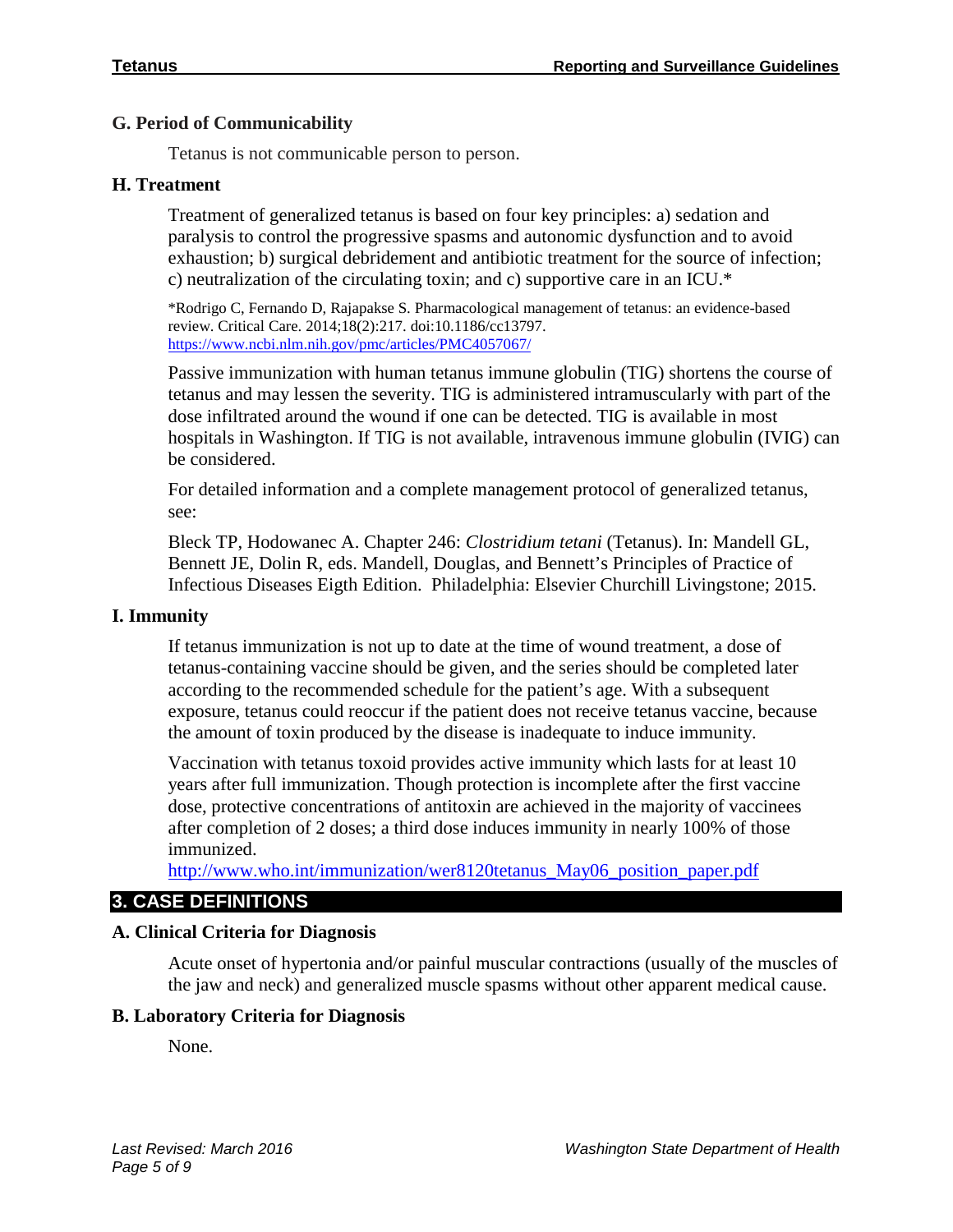# **C. Case Definition (2010)**

# *Probable*\* :

- In the absence of a more likely diagnosis, an acute illness with
	- o muscle spasms or hypertonia, **AND**
	- o diagnosis of tetanus by a health care provider;

# **OR**

• Death, with tetanus listed on the death certificate as the cause of death or a significant condition contributing to death

\* There is no definition for "*confirmed*" tetanus (see Section 4.B. below).

# **4. DIAGNOSIS AND LABORATORY SERVICES**

# **A. Diagnosis**

Diagnosis of tetanus is based on the clinical presentation.

# **B. Services Available at the Washington State Public Health Laboratories (PHL)**

There are no laboratory tests available that can confirm a tetanus diagnosis.

# **5. ROUTINE CASE INVESTIGATION**

Interview the case and others who may be able to provide pertinent information.

# **A. Evaluate the Diagnosis and Assist with Securing Tetanus Immune Globulin (TIG)**

Assess the clinical presentation (e.g., lockjaw, rigidity, spasms), risk factors (e.g., gardening, farm work, injection drug use), and immunization history for the patient.

# **B. Identify Source of Infection**

Tetanus-prone wounds that might be significant if they occur in the 3–21 days period prior to onset include, but are not limited to:

- Minor or major injury particularly if contaminated (e.g. with dirt, feces, soil, saliva), infected, punctate, or with extensive tissue damage such as burns.
- Wounds containing foreign bodies, especially wood splinters
- Compound fractures, avulsions, and wounds resulting from crushing.
- Injection drug use
- Failure of aseptic technique during care of newborn umbilical stump
- Wounds prone to necrosis such as those due to frostbite.
- Recent exposures to soil or manure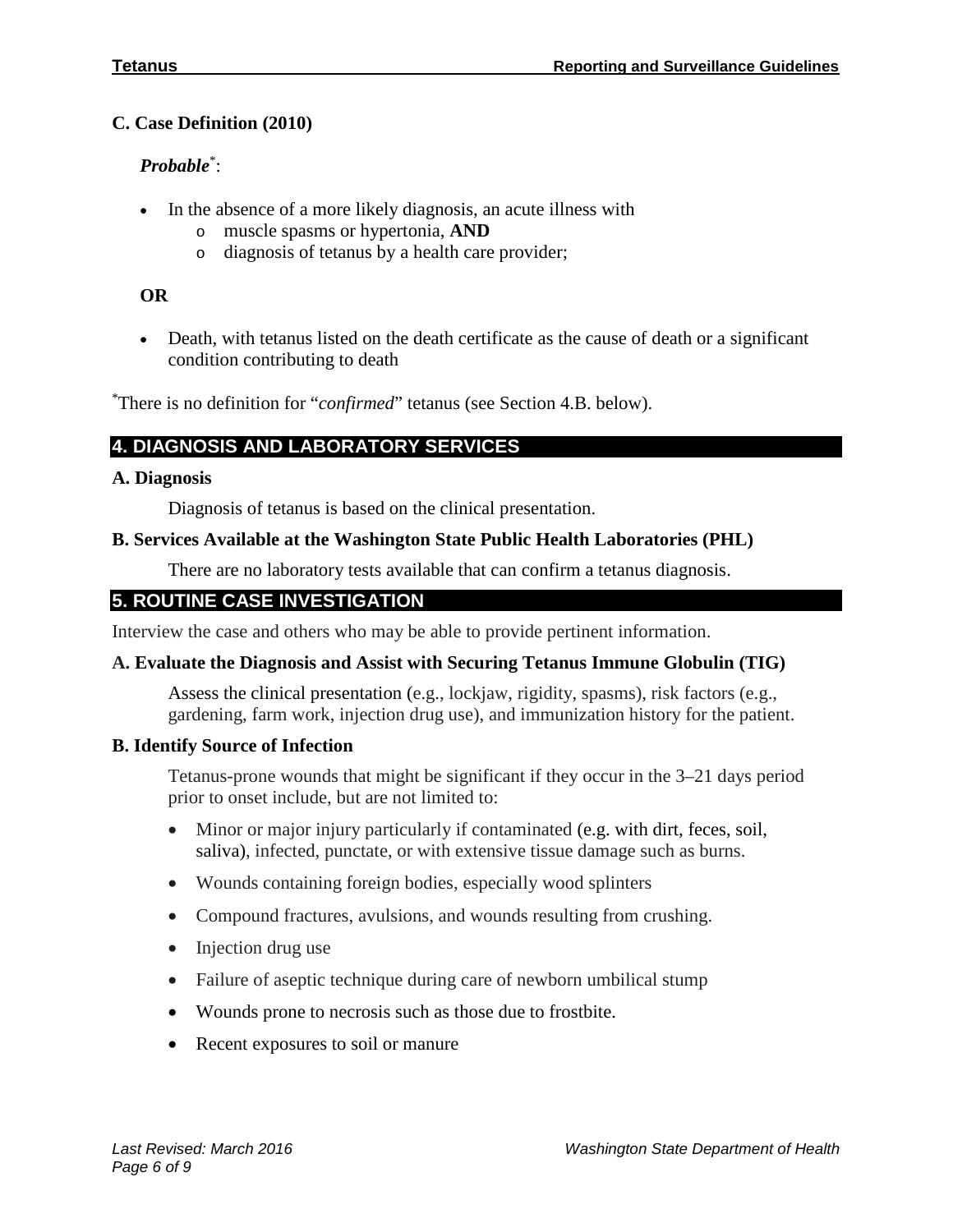# **C. Identify Potentially Exposed Persons**

Outbreaks are extremely rare. Collect exposure information, demographics, and onset date of any person reported to have a similar illness.

# **D. Environmental Evaluation**

An environmental evaluation is usually not needed since tetanus spores are ubiquitous in the environment and the source of the infection is rarely determined with certainty. Contact CDE if you have high suspicion for a source of infection, such as potentially contaminated heroin.

# **6. CONTROLLING FURTHER SPREAD**

# **A. Infection Control Recommendations/Case Management**

Hospitalized patients should be cared for using standard precautions.

# **B. Contact Management**

No contact follow-up is needed since tetanus is not transmitted from person to person.

# **C. Environmental Measures**

Typically no environmental measures are required.

# **7. MANAGING SPECIAL SITUATIONS**

# **A. Natural disasters**

Following natural disasters, increased risk for injury may be present due to damaged structures, flooding, and clean-up activities. A general notification during such situations is appropriate to encourage up-to-date tetanus vaccination for populations at risk including relief workers.

# **B. Outbreaks**

In rare outbreak situations where a source of infection that could put others at risk has been identified (i.e., contaminated heroin) provide education to persons at increased risk. Include information regarding the importance of vaccination against tetanus, typical symptoms of tetanus, and the importance of seeking treatment immediately should those symptoms occur. Potential partners for education include needle exchange programs.

Health care providers and hospital emergency departments serving the population at risk should be advised regarding the current increased risk of tetanus.

# **8. ROUTINE PREVENTION**

# **A. Immunization Recommendations**

1. Immunization with tetanus toxoid in combination with diphtheria toxoid and acellular pertussis vaccine is recommended for all children according to the table below as part of the routine schedule recommended by the Advisory Committee on Immunization Practices (ACIP).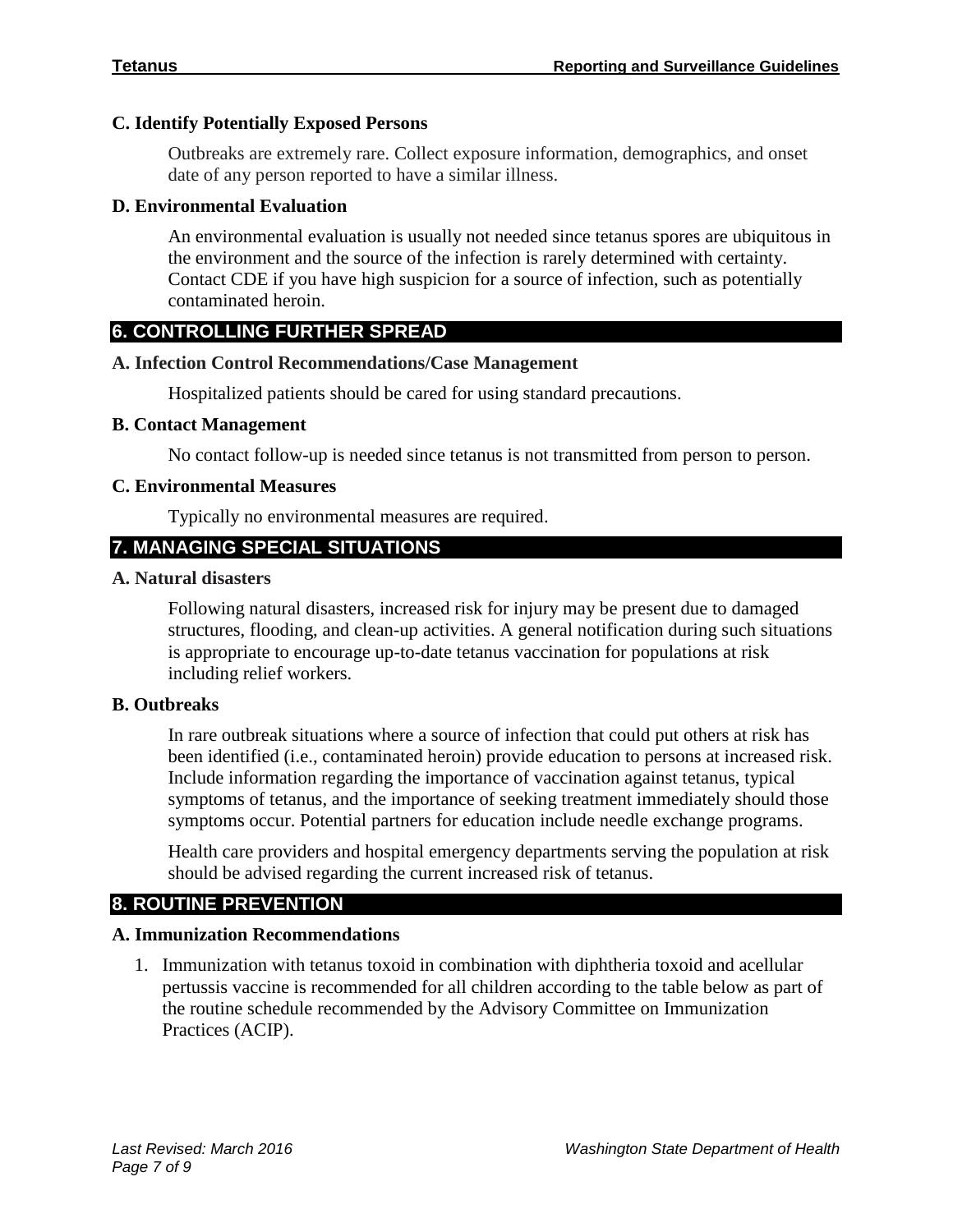| <b>Dose</b> | Age            | <b>Minimal Interval</b> |
|-------------|----------------|-------------------------|
| DTaP 1      | 2 months       | N/A                     |
| DTaP 2      | 4 months       | 4 weeks                 |
| DTaP 3      | 6 months       | 4 weeks                 |
| DTaP 4      | $15-18$ months | 6 months                |
| DTaP 5*     | $4-6$ years    | 6 months                |
| Tdap **     | $11-12$ years  | N/A                     |

|  |  |  | Table 1: Routine Schedule for Childhood Tetanus Vaccination |  |  |  |
|--|--|--|-------------------------------------------------------------|--|--|--|
|--|--|--|-------------------------------------------------------------|--|--|--|

\*Five DTaP doses are recommended. However, if the fourth dose is given on or after the fourth birthday, the child can be considered up to date.

\*\* Adolescents aged 11 through 18 years who have completed the recommended childhood diphtheria and tetanus toxoids and pertussis vaccine (DTP/DTaP) vaccination series should receive a single dose of Tdap instead of tetanus and diphtheria toxoids (Td) vaccine, preferably at a preventive-care visit at age 11 or 12 years. For children7 through 10 years who receive a dose of Tdap as part of the catch-up series, an adolescent Tdap vaccine dose at age 11 through 12 should NOT be administered.

The full routine childhood vaccination schedule and catch-up recommendations are available at: <https://www.cdc.gov/vaccines/schedules/hcp/imz/child-adolescent.html>

2. Persons aged  $\geq$ 11 years who have not received Tdap vaccine or for whom vaccine status is unknown should receive a dose of Tdap followed by tetanus and diphtheria toxoids (Td) booster doses every 10 years thereafter.

Administer 1 dose of Tdap vaccine to pregnant women during each pregnancy (preferably during 27–36 weeks' gestation) regardless of interval since prior Td or Tdap vaccination. The full routine adult vaccination schedule and catch-up recommendations are available at:<https://www.cdc.gov/vaccines/schedules/hcp/adult.html>

3. For additional information regarding use of the tetanus vaccines, adverse reactions and contraindications see the most recent CDC Pink Book: Centers for Disease Control and Prevention. Epidemiology and Prevention of Vaccine-Preventable Diseases. Hamborsky J, Kroger A, Wolfe S, eds. 13th ed. Washington D.C. Public Health Foundation, 2015. <https://www.cdc.gov/vaccines/pubs/pinkbook/index.html#chapters>

# **B. Wound Management to Prevent Tetanus**

All wounds should be cleaned and properly debrided, if necessary. The administration of antibiotics solely for prophylaxis against *C. tetani* is not recommended.

When assessing the need for vaccine and/or tetanus immune globulin (TIG) to prevent tetanus, the condition of the wound and the immunization status of the patient should be considered. Recommendations are summarized in Table 2.